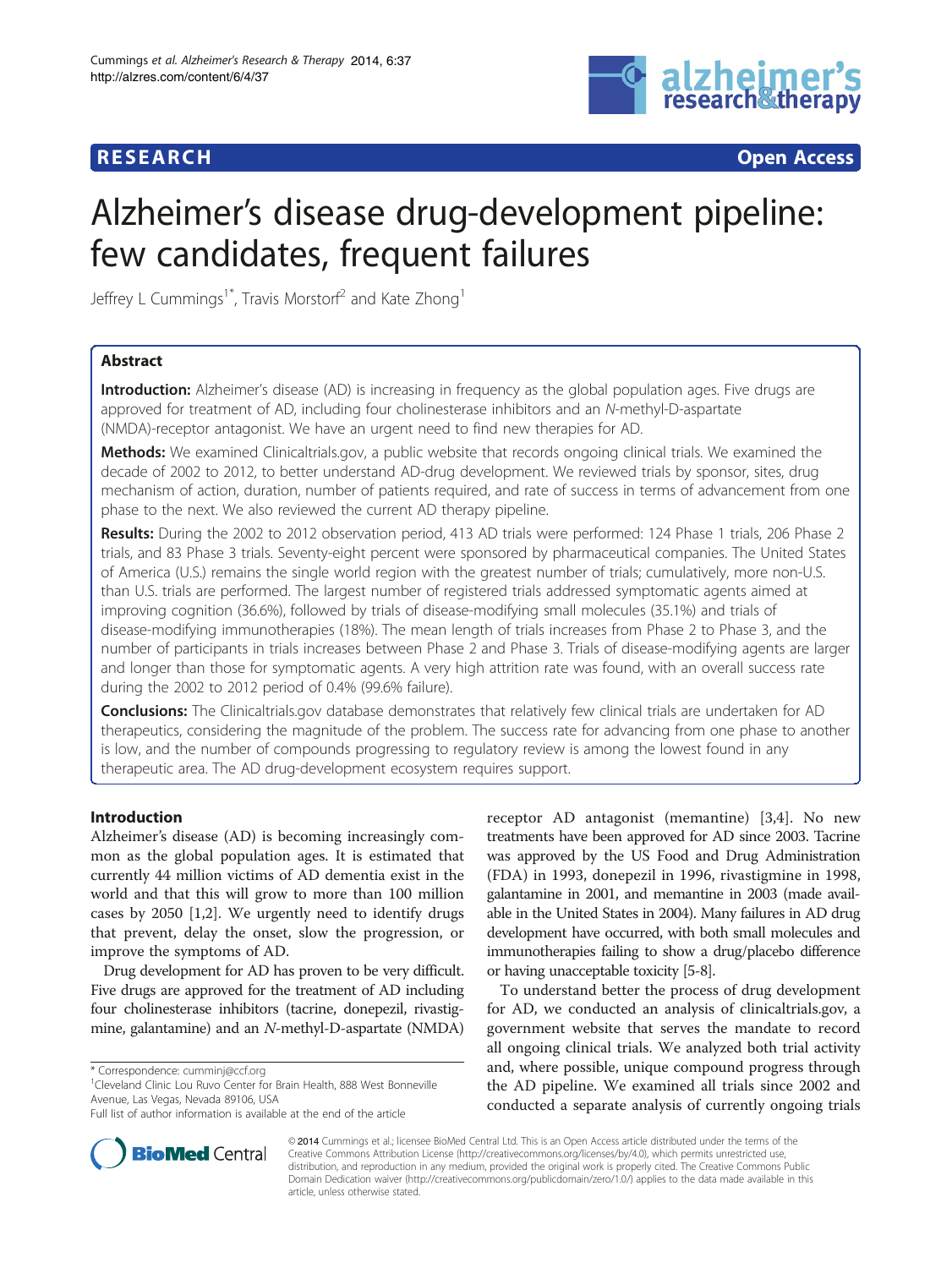## Methods

Clinicaltrials.gov is a public website that records ongoing clinical trials of all diseases. The database began in 2000 [[9](#page-6-0)]. In 2005, the International Committee of Medical Journal Editors (ICMJE) began to require trial registration in a public database as a condition of publication [\[10](#page-6-0)]. This greatly increased the number of registrants on clinicaltrials.gov. Beginning in 2007, the FDA Amendments Act required registration of all clinical trials of drugs and devices subject to FDA regulation [[11\]](#page-6-0). Registration is required no later than 21 days after enrollment of the first participant. Clinicaltrials.gov provides reliable data on clinical trials starting from this 2007 date.

Clinicaltrials.gov provides comprehensive information in text form about trials. The description includes trial name, sponsor, name of agent, phase of trial, inclusion and exclusion criteria, primary and secondary outcomes, number of participants, duration of trial, and location of trial sites.

We used the advanced-search mechanisms of clinicaltrials.gov to construct a comprehensive database that included the year the trial was registered, phase of trial (1,2,3), funder, drug name, clinical trials identification number, study type, status of the trial (active, not recruiting, recruiting, completed, terminated), date last updated, study start date, study estimated end date, number of participants to be enrolled, length of treatment intervention, location of study (U.S. only, non-U.S. only, both U.S. and non-U.S.), Mini Mental State Examination (MMSE) score inclusion criteria, AD condition (cognitively normal persons in prevention trials, prodromal AD, mild cognitive impairment (MCI), AD dementia), sponsor, allocation (randomized or not), end-point classification (safety, efficacy, and so on), intervention model (single group, parallel group, cross-over), masking (double-blind, open label), and official title of trial.

Funders were analyzed as industry, National Institutes of Health (NIH), NIH plus industry, other federal agencies (such as Department of Veterans Affairs), and all others (including academic medical centers). Mechanism of action was also recorded for each agent as: symptomatic treatment for cognition, symptomatic treatment for behavior, disease-modifying small molecule, diseasemodifying immunotherapy, therapeutic device, and stem cells. The category of disease-modifying therapy with small molecules was further divided into amyloidbeta (Aβ) protein approaches, tau-related treatments, and neuroprotective strategies.

Mechanism of action was determined by published data on the compound. Some compounds have more than one

activity and were categorized based on what the literature suggests is the primary mode of action.

Data were analyzed for the decade from 2002 through 2012. Registration on clinicaltrials.gov was not mandated until 2007, and participation was greatly increased in 2005 by the decision of the ICMJE to require registration for publication. Data prior to 2007 may be incomplete. In addition, some Phase 1 studies are conducted outside the United States and may not be registered on clinicaltrials.gov. The 2005 decision by the ICMJE and the 2007 decision by the FDA caused, somewhat artificially, increases in the number of trials registered in those years, because ongoing trials were registered regardless of study-initiation date.

In addition, we conducted an analysis of the currently active AD-treatment pipeline (end date, February 28, 2014). This included all agents that are currently registered as active but not yet recruiting, recruiting, or ongoing but not currently recruiting.

We excluded all trials of currently approved medications aimed at supporting the efficacy of an approved compound. We included trials of currently approved medications if the trial included an unapproved test agent that was being used in combination with an approved agent or the approved agent served as an active comparator.

This is a trend analysis aimed at understanding the characteristics and trajectory of change over time in AD drug development, as well as trends across phases and mechanistic categories of AD candidate therapies. Twosample  $t$  tests were used to compare trial durations and sample sizes in Phase 2 and Phase 3.

## Results

Table 1 provides an overview of the total number of trials registered over the decade of 2002 through 2012 on clinicaltrials.gov. The 413 trials include 124 Phase 1

Table 1 Overview of Alzheimer's disease clinical trials from clinicaltrials.gov

|                 | -        |                |         |              |
|-----------------|----------|----------------|---------|--------------|
| Year registered | Phase 1  | Phase 2        | Phase 3 | <b>Total</b> |
| 2002            | 0        | $\overline{2}$ | 3       | 5            |
| 2003            | $\Omega$ | 5              | 7       | 12           |
| 2004            |          | 9              | 4       | 14           |
| 2005            | 4        | 19             | 9       | 32           |
| 2006            | 5        | 14             | 6       | 25           |
| 2007            | 16       | 22             | 8       | 46           |
| 2008            | 25       | 27             | 9       | 61           |
| 2009            | 28       | 30             | 14      | 72           |
| 2010            | 16       | 24             | 11      | 51           |
| 2011            | 15       | 26             | 4       | 45           |
| 2012            | 14       | 28             | 8       | 50           |
| Total           | 124      | 206            | 83      | 413          |
|                 |          |                |         |              |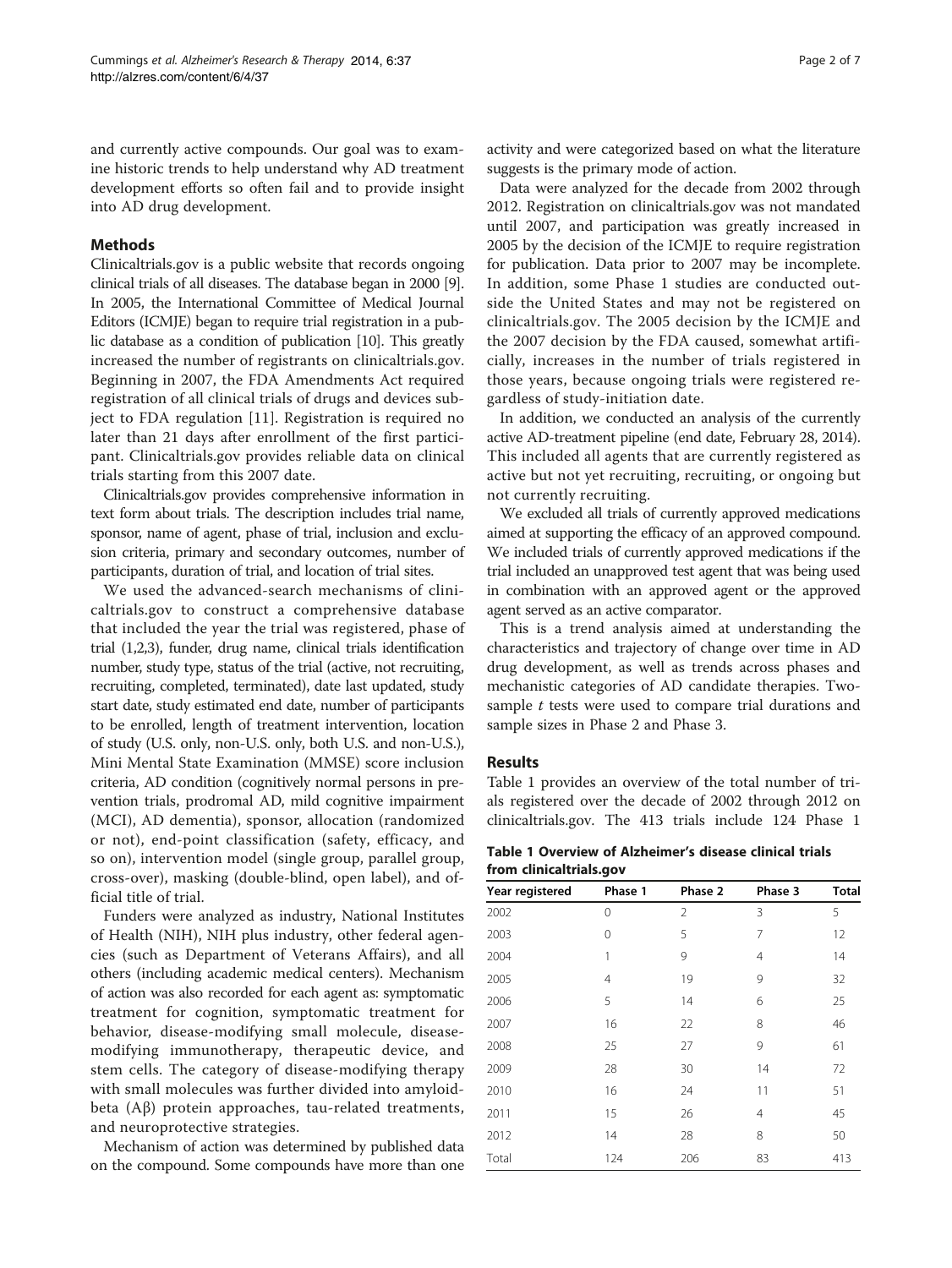trials, 206 Phase 2 trials, and 83 Phase 3 trials. These 413 trials represent 244 unique compounds, with many compounds having more than one trial and some present in more than one phase. More Phase 2 trials were conducted than any other trial type, and fewer Phase 3 trials. Taking the years since 2007 when registration was required, 157 Phase 2 trials and 54 Phase 3 trials were performed. The total number of trials was highest in 2008 (61) and 2009 (72) and has remained approximately stable (45 to 51) over the past 3 years.

The pharmaceutical industry sponsors the vast majority of clinical trials for AD drug development. Seventy-eight percent of trials (322 of 413) were funded exclusively by industry, and an additional eight were funded by combinations of NIH ands industry. NIH accounted for 28 (6.7%) of 413 trials, and other organizations such as academic medical centers accounted for 55 of 413.

The United States remains the single world region responsible for most clinical trials (180 (47%) of 385 trials for which the location was recorded on clinicaltrials.gov.) However, cumulatively, more trials are now conducted in international locations (including the U.S. and non-U.S. or exclusively in non-U.S. sites than in the United States only). The proportion of U.S. and non-U.S. trials has remained approximately stable since 2007.

Table 2 presents the trials according to the mechanism of actions of drugs from 2002 through 2012. The largest number of registered trials has been conducted for symptomatic agents aimed at improving cognition (151 of 413 (36.5%)). The next-largest category is diseasemodifying small molecules (145 (35.1%) of 413) followed by disease-modifying immunotherapies (76 (18.4%) of 413). Taken together, disease-modifying agents accounted for 53.5% of all trials since 2002.

Approximately the same number of disease-modifying small molecules have been tested each year since 2007 (17–23). The number of disease-modifying immunotherapies was highest in 2008 through 2010 (13–17) and declined in 2011 and 2012 (5–6). A small number of medical devices and stem cells have entered clinical trials. Figure [1](#page-3-0) shows the number of trials of cognitive-enhancing-agent trials and of disease-modifying agents in the 2002 through 2012 period. Table [3](#page-3-0) presents the trials for drugs with varying mechanisms of action by trial phase.

Anti-Aβ therapies have dominated AD clinical trials, with 70 of 146 (combined small molecules and immunotherapies) compounds being directed against Aβ compared with 13 compounds addressing tau-related mechanisms and 62 compounds assessing neuroprotective approaches.

The duration of planned treatment exposure in a trial varies by the mechanism of the test agent. In Phase 2, the mean length of trial was 20.0 weeks for symptomatic cognitive-enhancing agents, 16.8 weeks for symptomatic behavior agents, 40 weeks for disease-modifying small molecules ( $P < 0.0001$  compared with cognitive enhancer), 61.7 weeks for immunotherapies ( $P < 0.0001$  compared with cognitive enhancer), 7.5 weeks for devices, and 10.8 weeks for stem cells.

The mean length of trials in Phase 3 was 34.6 weeks for symptomatic cognitive-enhancing agents, 21.0 weeks for symptomatic behavior agents, 62.1 weeks for diseasemodifying small molecules  $(P < 0.0001$  compared with cognitive enhancer), 139 weeks for immunotherapies  $(P < 0.0025$  compared with cognitive enhancer), and 78 weeks for devices. In all categories, Phase 2 trials were shorter than Phase 3 trials.

The number of patients required for trials is larger for disease-modifying compounds than for symptomatic

| Table 2 Number of trials for agents with varying mechanisms of action |  |  |  |  |  |
|-----------------------------------------------------------------------|--|--|--|--|--|
|-----------------------------------------------------------------------|--|--|--|--|--|

| Year registered | Symptomatic<br>for cognition | Symptomatic<br>for behavior | Disease-modifying<br>small molecule | Disease-modifying<br>immunotherapy | <b>Therapeutic</b><br>device | Stem<br>cells | <b>Total</b> |
|-----------------|------------------------------|-----------------------------|-------------------------------------|------------------------------------|------------------------------|---------------|--------------|
| 2002            |                              | 3                           | $\Omega$                            |                                    | $\Omega$                     | $\Omega$      | 5            |
| 2003            |                              |                             | 4                                   |                                    | 2                            | 0             | 12           |
| 2004            | 5                            |                             | 6                                   |                                    |                              | $\Omega$      | 14           |
| 2005            | 10                           |                             | 16                                  |                                    | $\Omega$                     | $\mathbf{0}$  | 32           |
| 2006            | 12                           |                             | 8                                   |                                    | $\Omega$                     | $\Omega$      | 25           |
| 2007            | 18                           |                             | 17                                  | 10                                 | $\Omega$                     | $\Omega$      | 46           |
| 2008            | 23                           |                             | 18                                  | 15                                 |                              | $\Omega$      | 61           |
| 2009            | 31                           |                             | 19                                  | 17                                 | 2                            |               | 72           |
| 2010            | 11                           |                             | 23                                  | 13                                 | $\mathfrak{D}$               | $\Omega$      | 51           |
| 2011            | 17                           | $\mathcal{P}$               | 17                                  | 5                                  | ς                            |               | 45           |
| 2012            | 18                           |                             | 17                                  | 8                                  | $\mathfrak{D}$               |               | 50           |
| Total           | 151                          | 22                          | 145                                 | 76                                 | 16                           | 3             | 413          |
| Percent         | 36.56                        | 5.33                        | 35.11                               | 18.40                              | 3.87                         | 0.73          | 100          |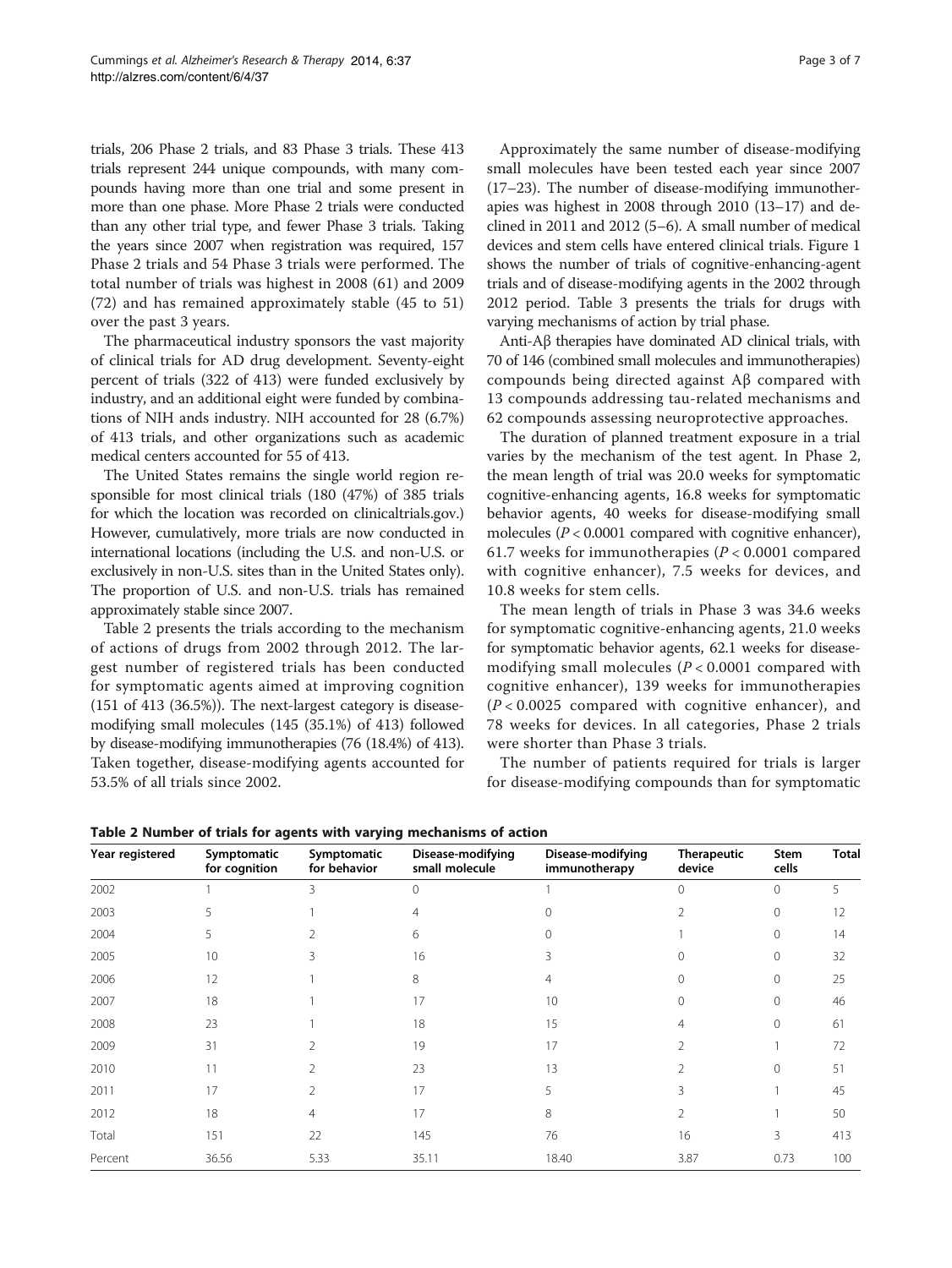<span id="page-3-0"></span>

agents, especially in Phase 3. In Phase 2, the mean number of patients was 199.7 for symptomatic cognitive-enhancing agents, 119.5 for symptomatic behavior agents, 162.61 for disease-modifying small molecules  $(P = 0.28$  compared with cognitive enhancer), 102 for immunotherapies  $(P < 0.001$  compared with cognitive enhancer), 32.13 for devices, and 20 for stem cells.

The mean number or patients included in Phase 3 trials was 313.8 for symptomatic cognitive-enhancing agents, 215.3 for symptomatic behavior agents, 1,086.0

Table 3 Mechanisms of action of drugs currently in Phase 1, Phase 2, and Phase 3 clinical trials (as of February 27, 2014)

| Unique compounds per MoA<br>(current pipeline 02-27)  | Phase 1 | Phase 2 | Phase 3        | Total |
|-------------------------------------------------------|---------|---------|----------------|-------|
| Symptomatic for cognition                             | 5       | 10      | 10             | 25    |
| Symptomatic for behavior                              | 2       | 3       | $\overline{4}$ | 9     |
| Disease-modifying small<br>molecule (amyloid-related) | 4       | 5       |                | 10    |
| Disease-modifying small<br>molecule (tau-related)     | 3       | 0       |                | 4     |
| Disease-modifying small<br>molecule (neuroprotector)  | 2       | 19      | 4              | 25    |
| Disease-modifying<br>immunotherapy                    | 4       | 8       | 3              | 15    |
| Therapeutic device                                    | C,      | 4       | 0              | 6     |
| Stem cells                                            | 0       | 1       | 0              | 1     |
| Total                                                 | 22      | 50      | 23             | 95    |

for disease-modifying small molecules (P < 0.0001 compared with cognitive enhancer), 1,321.9 for immunotherapies  $(P = 0.068$  compared with cognitive enhancer), and 178.5 for devices. In all categories, fewer patients were included in Phase 2 than in Phase 3 trials.

We examined the progression of compounds from Phase 1 to Phase 2 and from Phase 2 to Phase 3. We reviewed the percentage of compounds that appeared in Phase 1 and were advanced to Phase 2 and the percentage that were listed in Phase 2 and then advanced to Phase 3. Twenty-one compounds that were registered in Phase 1 during the 2002 through 2012 period were also tested in Phase 2 (28% advance rate; 72% attrition rate). Fourteen compounds registered in Phase 2 were advanced to Phase 3 and tested during the decade reviewed (8% advance rate; 92% attrition rate). During the decade reviewed, one compound (memantine) was advanced from Phase 3 to the FDA for review and approval, and 54 compounds were tested in Phase 3 during this period (1.8% advance rate; 98.2% attrition rate; for this calculation, we excluded all current Phase 3 compounds because they may succeed in advancing to the FDA for review). Overall, 244 compounds were assessed in the decade of 2002 through 2012 and one was approved for marketing; excluding the 14 compounds currently in Phase 3, the success rate for advancing agents for regulatory approval is 0.4% (99.6% attrition).

We examined the currently active pipeline of AD therapies to understand the characteristics of agents currently in development (end date as February 28, 2014). Of these,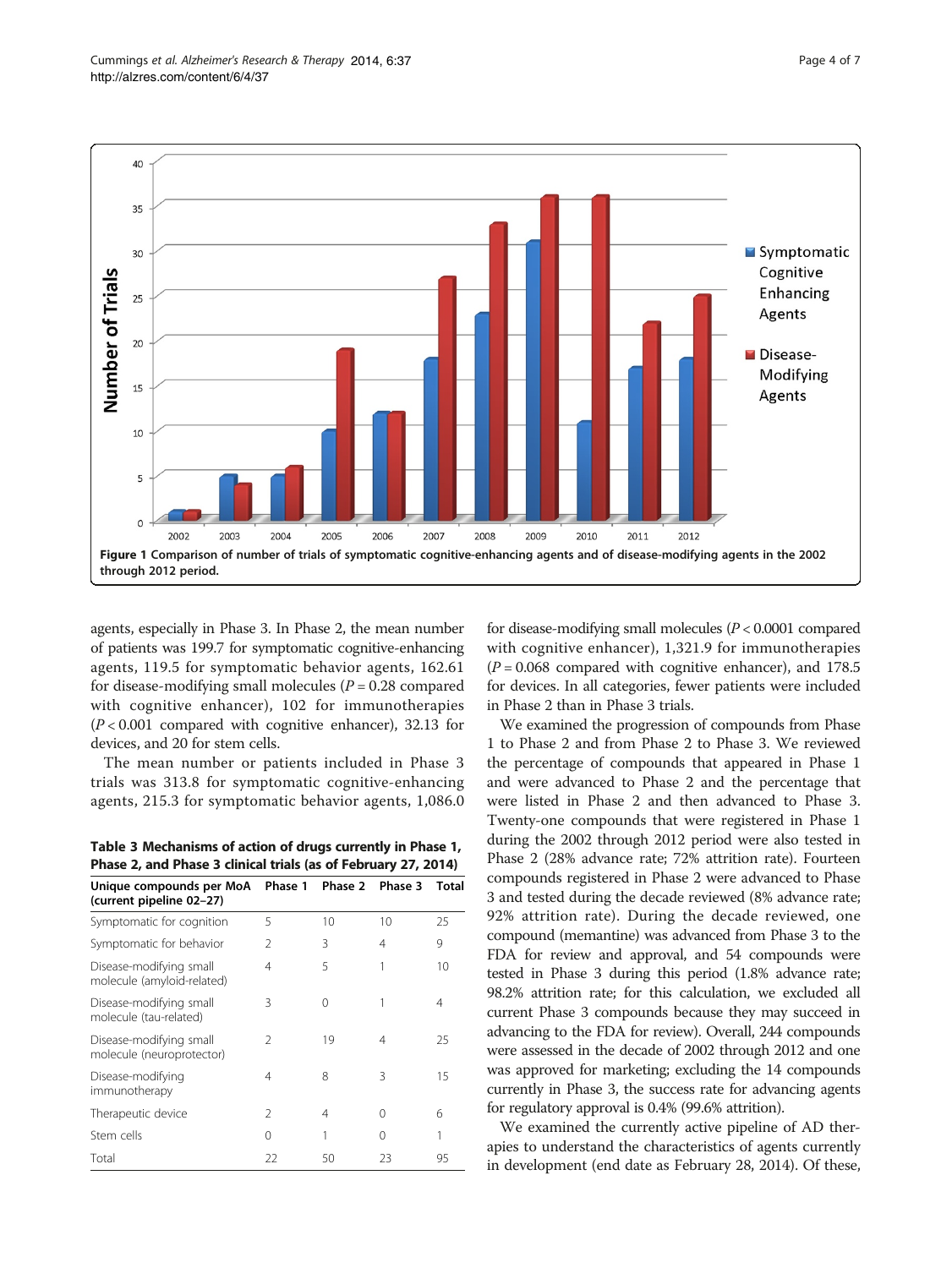currently 110 trials of AD therapies are ongoing: 26 Phase 1 trials representing 22 unique therapies; 54 Phase 2 trials assessing 49 unique treatments; and 30 trials Phase 3 testing 23 therapeutic compounds. Phase 3 includes six cognitive-enhancing agents, four drugs aimed at improving behavioral symptoms, seven disease-modifying small molecules, one trial of insulin, and three diseasemodifying immunotherapies.

## **Discussion**

This study used the publically available clinicaltrials.gov database to assess the historic trends of AD drug development and to put the current pipeline of agents in perspective. The results demonstrate that detailed interrogation of clinicaltrials.gov can provide insight into longitudinal trends in drug development. A comprehensive database of all clinical trials registered in clinicaltrials.gov, the Aggregate of ClinicalTrials.gov (AACT), has become available [\[12\]](#page-6-0) and may facilitate further analyses.

In the decade of 2002 through 2012, 244 compounds were assessed in 413 trials for AD. Of the agents advanced to Phase 3 (and excluding those currently in Phase 3), one was advanced to the FDA and approved for marketing (1.8%). Excluding the 14 compounds currently in Phase 3, the overall success rate for approval is 0.4% (99.6% attrition). This is among the lowest for any therapeutic area [[13,14](#page-6-0)].

The developmental time lines for conducting two Phase 3 trials needed to satisfy FDA requirements is substantially shorter for symptomatic agents than for disease-modifying compounds. For symptomatic cognitive enhancers in Phases 2 and 3, the trials were 20 and 34.6 weeks in duration, whereas trials of disease-modifying agents were 47.6 and 90.9 weeks in Phase 2 and Phase 3, respectively. The total duration of a trial is the length of time devoted to recruitment plus the treatment period; in some cases, the trial length included an open-label extension. The period of recruitment varies and is often longer than anticipated by the sponsor, because recruitment of AD patients is slower than expected for many trials [\[15](#page-6-0)]. The total time that a compound resides in any phase of the development pathway is a combination of duration of all the trials performed (some may be done concurrently) and time for analysis and decision making.

Progression through the pipeline is not necessarily sequential. Not all compounds tested in Phase 2 or 3 would have been assessed in previous stages. For example, a repurposed compound could be tested in Phase 3, based on data generated in populations with other indications, without necessarily be assessed in Phase 1 or in Phase 2 for AD. Rosiglitazone is an example of such a compound; it was tested in Phases 1, 2, and 3 for diabetes and in Phase 3 for AD. A repurposed compound entering the pipeline in Phase 3 might require testing in Phase 1 (for example, drug-drug interactions studies with antidementia agents in healthy volunteers). Dimebon is an example of this reverse

sequencing; this agent had simultaneous Phase 1 trials assessing drug-drug interactions and Phase 3 trials for efficacy.

As drugs progress through the development pipeline, trials become longer and larger; this is especially evident in the programs for disease-modifying compounds. The mean duration of trials in Phase 2 is 47.6 weeks, and the mean duration of Phase 3 is 90.9 weeks. The average number of patients in Phase 2 is 142, and the average number in Phase is 833. The resource requirements for developing disease-modifying agents are greater than those required for symptomatic agents. Phase 2 has been substantially smaller and shorter than Phase 3 for most agents. More-robust Phase 2 programs with better understanding of the molecule might contribute to improving the success rate in Phase 3.

The attrition rate for AD treatment is high, with 72% of agents failing in Phase 1, 92% failing in Phase 2, and 98% failing in Phase 3 in the period observed. If these rates are applied to the current pipeline, 6.4 of the agents in Phase 1 and 4.7 of the agents in Phase 2 will be advanced to the next stage. Of the 14 drugs currently in Phase 3, the data predict that only a very limited chance exists of any being advanced for regulatory review. Predictions of this type will remain conservative until a breakthrough first-in-class agent recalibrates the expectations.

The one agent approved during the decade reviewed (memantine) is a symptomatic cognitive enhancer. Cognitive-enhancing agents are an active area of investigation with 151 of 413 trials in the 2002 through 2012 period devoted to this class of agents.

Two-hundred twenty-one agents have been assessed for disease-modifying potential, and none has shown a drug-placebo difference in favor of active treatment on primary outcomes, although a few agents (seven) are in on-going trials of this class of agent, and their outcome has yet to be determined. Failures in trials may be based on lack of efficacy, excessive side effects, or challenges in trial execution. Trial-conduct failure is suggested by a lack of decline in the placebo group, no effect in an active-treatment comparator arm of the study, or excessive measurement variability. The reasons for trial failures suggest means of enhancing the success of trials, including improved rating strategies, enhanced training, and better patient-selection approaches [[16,17\]](#page-6-0). New means of predicting drug toxicity may reduce the attrition rate attributable to lack of safety [[18,19](#page-6-0)].

Reasons for lack of efficacy in well-conducted trials must also be interrogated to improve the success rate for AD drug development. It has been suggested that use of antiamyloid agents may be optimized by intervening earlier in the disease process before nonamyloid processes prevail and neurodegeneration begins [\[20-23\]](#page-6-0). Identifying new disease pathways more amenable to pharmacologic manipulation, improved understanding of the complex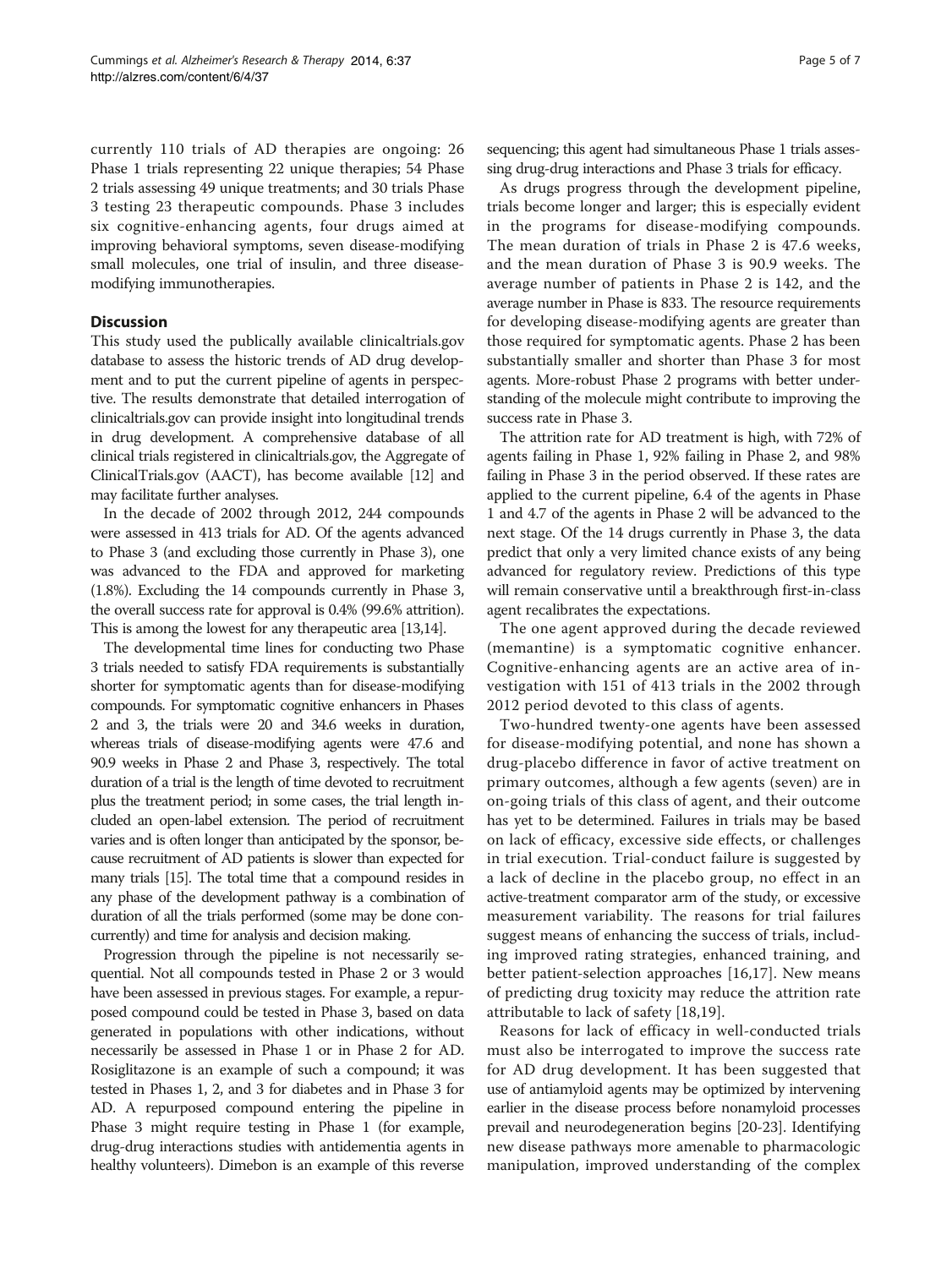neurobiology of AD, and use of combinations of therapies may provide new approaches to AD therapy [\[24](#page-6-0)-[26](#page-6-0)].

Most disease-modifying trials have some form of Aβ protein as the pharmacologic target (that is, four of six current Phase 3 compounds of disease-modifying agents target the amyloid-beta protein). One-hundred forty-five (65.6%) of 221 trials of disease-modifying agents registered in the 2002 through 2012 period were directed at this target. The target is unvalidated, and no class of agents has shown efficacy for this target in human clinical trials. Many animal models of amyloidosis have shown biological and behavioral benefit from anti-Aβ agents, creating a "translational gap" between human and animal studies [\[27](#page-6-0)-[30](#page-6-0)]. Development of animal models more predictive of success in human trials, diversification of targets within AD, use of rational combinations to address multiple disease pathways simultaneously, and optimizing the selection of patients more likely to be responsive to antiamyloid therapies may all enhance success in AD drug development.

The current AD pipeline is relatively modest, given the enormous challenge posed by this disease. AD is more expensive to the U.S. economy than cardiovascular disease or cancer [[31\]](#page-6-0). Currently, 108 clinical trials for AD therapies are being conducted. This compares with 1,438 ongoing trials for oncology agents. The success rate of development of oncology compounds is 19% [\[32](#page-6-0)], encouraging biotechnology and pharmaceutical companies to invest time, effort, and funds in oncology drug testing. Similar successes are needed to spur AD drug development.

The high rate of attrition of compounds requires a constant supply of new approaches (new chemical entities, immunotherapies, repurposed drugs, devices) that can be assessed for efficacy in AD. The pipeline is dependent on a complex drug-development ecosystem of academic laboratories, federal funding agencies, biotechnology companies, venture capital, philanthropy, trial sites, contract research organizations, pharmaceutical companies, advocacy groups, and regulatory agencies. This ecosystem must be supported, grown, and coordinated to improve the success of AD trials and development of desperately needed new AD therapies.

## Conclusion

ClinicalTrials.gov provides a remarkable resource of information regarding drug development for AD and other disorders. Trends in AD drug development over time can be seen, and the movement of the drugs through the pipeline can be monitored. ClinicalTrials.gov has provided comprehensive information since 2007, when registration of clinical trials was required by the FDA. The analyses demonstrate that the number of clinical trials has been declining since the 2008 through 2009 period. The pharmaceutical industry sponsors most drug development for AD,

whereas NIH accounts for a relatively small percentage of drug development. The United States has the largest number of clinical trials of any single country, but more clinical trials are conducted outside of the United States than inside of the United States.

Most trials address symptomatic agents intended to improve cognition, but disease-modifying small molecules and disease-modifying immunotherapies are also represented in the drug-development pipeline. More therapies address amyloid-beta targets than any other single target. Phase 2 trials are smaller and shorter than Phase 3 trials, and sponsors have relatively limited experience with most molecules when they enter Phase 3.

Most drugs entering the AD drug-development pipeline have failed; only one agent has been approved since 2004 (memantine). The failure rate since 2002 (excluding agents currently in Phase 3) is 99.6%. Currently, 108 trials of AD therapies represent 94 unique agents. This is a relatively small number of test compounds. The small number of agents in Phase 1 (22) is particularly concerning, as it suggests that relatively few drugs are entering the AD drug-development process. Repurposed agents may enter the pipeline at later phases, but it is unlikely that a large number of repurposed agents will be assessed. The AD drug-development pipeline is relatively small, and the rate of success of AD clinical trials is limited. An urgent need exists to increase the number of agents entering the pipeline and progressing successfully toward new therapy for patients with AD.

#### Abbreviations

AD: Alzheimer's disease; Aß: amyloid beta protein; FDA: Federal Drug Administration; ICMJE: International Committee of Medical Journal Editors; MCI: mild cognitive impairment; MMSE: Mini-Mental State Examination; NIH: National Institutes of Health; NMDA: N-methyl-D-aspartate; U.S.: United States.

#### Competing interests

Dr. Cummings has provided consultation to Acadia, ADAMAS, Avanir, Boehinger-Ingleheim, Bristol Myers Squibb, Eisai, EnVivo, Genentech, General Electric Healthcare, GSK, Lilly, Lundbeck, Medavante, Merck, Novartis, Otsuka, Pfizer, Prana, QR Pharma, Resverlogix, Servier, Sonexa, Suven, Takeda, and Toyama pharmaceutical companies. TM and KZ have no disclosures. Dr. Kate Zhong declares that she has no competing interests. Travis Mortsorf declares that he has no competing interests.

#### Authors' contributions

JLC conceived the project, participated in analyses of the database, reviewed the database for accuracy, reviewed the statistical calculations, drafted the manuscript, and approved the final manuscript. TM constructed the database, participated in analyses of the database, revised the manuscript, and approved the final manuscript. KZ reviewed the database, participated in analyses of the manuscript, participated in revising the manuscript, led the statistical analyses, and approved the final manuscript.

#### Funding sources

No external funds were used to support this project.

#### Author details

<sup>1</sup> Cleveland Clinic Lou Ruvo Center for Brain Health, 888 West Bonneville Avenue, Las Vegas, Nevada 89106, USA. <sup>2</sup> Touro University Nevada College of Osteopathic Medicine, Henderson, Nevada, USA.